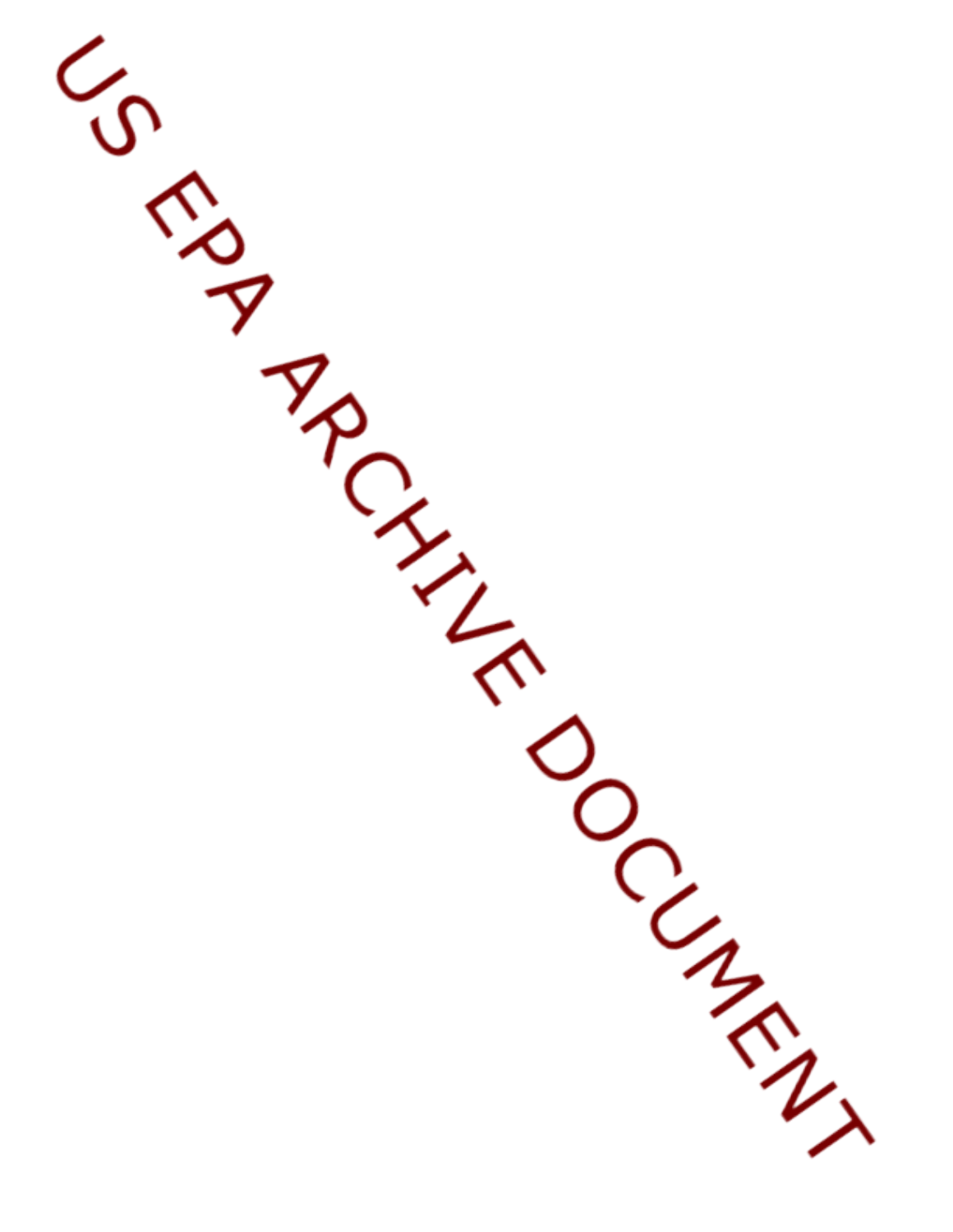# **Hoopa Valley Indian Reservation**



For a copy of the Hoopa Valley Indian Reservation 1994 305(b) report, contact:

#### **Colleen Goff**

P.O. Box 1314 Hoopa, CA 95546 (916) 625-4275

### **Surface Water Quality**

The Hoopa Valley Indian Reservation covers almost 139 square miles in Humboldt County in northern California. The Reservation contains 133 miles of rivers and streams, including a section of the Trinity River, and 3,200 acres of wetlands. The Reservation does not contain any lakes.

Surface waters on the Reservation appear to be free of toxic organic chemicals, but poor forest management practices and mining operations, both on and off the Reservation, have caused significant siltation that has destroyed gravel spawning beds. Water diversions, including the damming of the Trinity River above the Reservation, have also stressed the fishery by lowering stream volume and flow velocity. Low flows raise water temperatures and reduce flushing of accumulated silt in the gravel beds. Upstream dams also stop gravel from moving downstream to replace excavated gravel. Elevated fecal coliform concentrations also impair drinking water use on the Reservation.

### **Ground Water Quality**

Ground water sampling revealed elevated concentrations of lead, cadmium, manganese, iron, and fecal coliforms in some wells. The Tribe is concerned about potential contamination of ground water from leaking underground storage tanks, septic system leachfields, and abandoned hazardous waste sites with documented soil contamination. These sites contain dioxins, herbicides, nitrates, PCBs, metals, and other toxic organic chemicals. The Tribe's environmental consultants are designing a ground water sampling program to monitor potential threats to ground water.